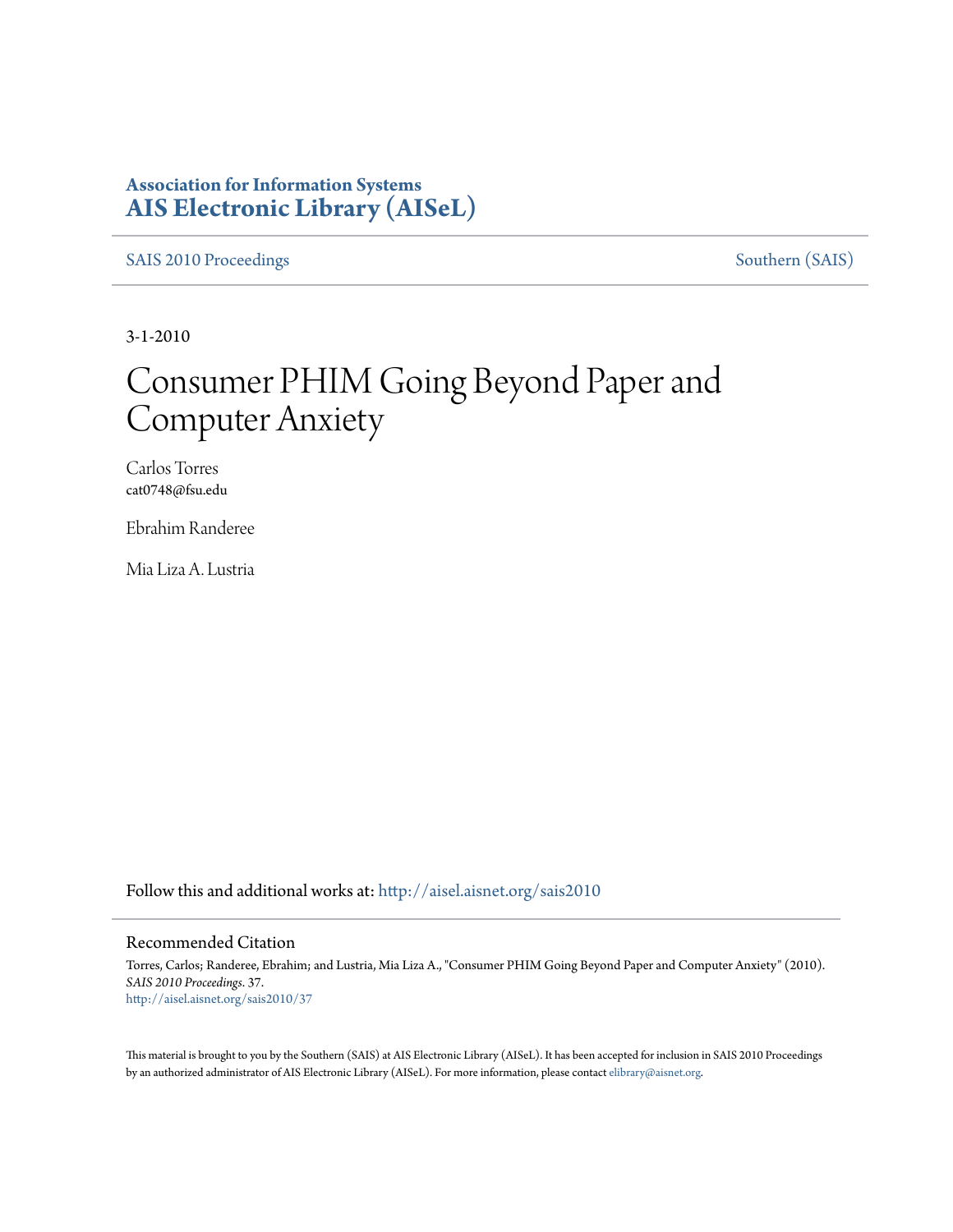# **CONSUMER PHIM**

## **GOING BEYOND PAPER AND COMPUTER ANXIETY**

**Carlos Torres** Florida State University [cat0748@fsu.edu](mailto:cat0748@fsu.edu)

**Ebrahim Randeree** Florida State University [ebe.randeree@cci.fsu.edu](mailto:ebe.randeree@cci.fsu.edu)

**Mia Liza A. Lustria** Florida State University [mlustria@fsu.edu](mailto:mlustria@ci.fsu.edu)

#### **ABSTRACT**

Personal health information management (PHIM) refers to an individual's use of various tools (i.e., email, paper, sticky notes, calendars, health portals) to manage their healthcare information (Jones 2008). With advances in technology, it becomes even more imperative that the healthcare community understand the factors that may influence consumers' intentions to use various PHIM tools to manage his/her healthcare information. The Theory of Planned Behavior (TPB) and constructs from the Technology Acceptance Model (TAM), and the Computer Anxiety Rating Scale (CARS) guide this investigation into how consumers might use patient health portals to manage their healthcare information.

#### **Keywords**

#### TPB, TAM, C-TAM-TPB, Consumers, Healthcare IT, CARS

#### **INTRODUCTION**

In order to ensure that they receive the best care, health consumers today have to learn how to navigate an increasingly complex, often fragmented system of care distributed across different clinicians, specialists and institutions. Moreover, health consumers are expected to have a better handle on their health information including medical histories, medications, and treatment in order to maximize consultations with their physicians and make more informed health decisions. In addition to personal health information (which can come in many forms: i.e., e-mail, phone messages, mail, webpages from research, receipts, etc.), patients need to manage a slew of financial information related to healthcare such as insurance procedures, medical fees, and employee benefits.

Health consumers are aware of the complexity and sometimes challenging task of managing their healthcare information. For example, a college student is required to provide proof of immunizations and medical history for college enrollment. He/she may find that searching for such information is a challenge because they have to contact their physician(s) office to get this type of information. Sometimes this process may take a few days and can end up costing him/her money because some physician offices charge a fee for searching health consumer information. Managing health care information utilizing the physician office as the information portal is a common practice by health consumers today. Health consumers may also rely on information management strategies such as "just-at-hand" where documents are visible and readily available such as on top of a desk or night stand (Moen et al. 2005). Another strategy is "just-in-case" where the health consumer may store the document in a cabinet where they can find it within reasonable time (Moen et al. 2005). A viable solution for managing health information more efficiently is the use of the patient health portal. The patient health portal is defined as a secure healthcare information repository maintained by the health consumer and/or his/her physician. This repository may contain information about the consumers' vaccinations, allergies, illness, medications, laboratory results, and any other medical information. The health consumer will have the capability to maintain his/her information and have the flexibility to access his/her health records anytime he/she chooses without the need to involve his/her physician for the information. The patient health portal also offers health consumers the ability to securely exchange messages (Weingart et al. 2006) with their physician. The flexibility and ease of use enables the consumer the ability to manage his/her own health information in an efficient and reliable manner.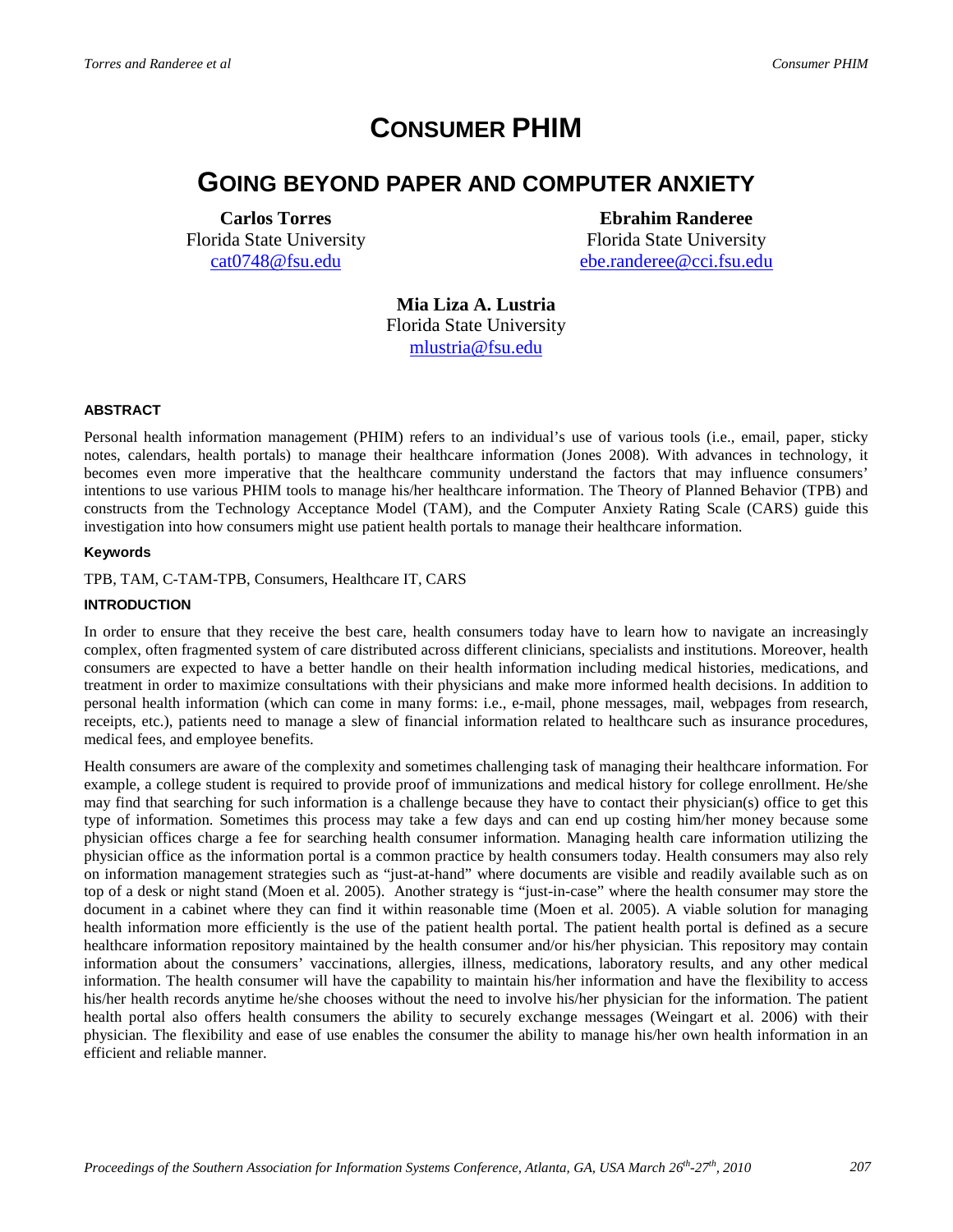#### **Background**

Today, there are an increasing number of patient health portals that are available to consumers. Some examples include Google Health, Microsoft HealthValut, WebMD, and many others, that provide the healthcare consumer the ability to manage their healthcare information. These patient health portals provide consumers the ability to store their medical information, track their medical history, and share medical information with their physician, to name a few. While there are a vast number of benefits to the use of the patient health portal, past research studies have focused on understanding the salient factors that influence the healthcare consumer to use technology to manage their health.

Current research findings illustrate that PHIM is an important area of consumer health informatics (Civan-Hartzler et al. 2006) with several barriers associated with the adoption of technology to manage health information. Much of the research has been focused on the technologies available for consumers to manage their healthcare information and barriers associated with the technology adoption. For example, these barriers may include information quality, security, and costs related to the use of technology to manage healthcare information. Information quality refers to how the information is presented to the consumer precisely and bias free (Civan-Hartzler et al. 2007). Security is another barrier that has been a topic of several research studies due to consumers' fears and concerns of a breach or unauthorized access of their medical information. (Paul et al. 1999; Reich-Hale 1998). For example, a health consumer may store their medical information using Google Health. Two months from now, a security breach occurs at the Google headquarters and the consumers' medical records are stolen. Such scenario is commonly attributed to the lagging effect of adoption of technology due to information security. The final barrier is the cost associated with the implementation of the technology. Often times, many studies have cited how the use of technology will provide the healthcare community with a reduction of administrative costs in healthcare treatment (England et al. 2007; Hsu et al. 2005; Kerr et al. 2008). Nevertheless, recent developments in technologies and the availability of new health portals, such as Google Health, provide healthcare consumers with a free service to manage their health information. While the health consumer has no direct cost associated with the adoption of health portals, stakeholders, including physician offices, insurers, and hospitals, may perceive the adoption of such technology as costly with limited benefits (Menachemi et al. 2004).

Research on patient health portals have illustrated the benefits associated with the technology, but lack the fundamental understanding of how consumers' affects impact to use it. Patient health portals offer unprecedented access to health information and services to the health consumer. Access to information when a health consumer needs it most is beneficial in situations such as natural disasters. For example, in 2005 hurricane Katrina destroyed parts of New Orleans and Mississippi. The destruction included homes, hospitals, and physician offices along with thousands of health consumers' medical records. During a disaster such as hurricane Katrina, health consumers who use a health portal could benefit by having easy access to their health care information in a time of need. In contrast, health consumers who relied on their physician to manage their healthcare information may experience a greater challenge accessing their medical records. While there are many benefits to the use of the patient health portal to manage health care information, many health consumers have not fully embraced technology to manage their health care information. One reason consumers have not fully embraced the patient health portal could be due to computer anxiety.

Thatcher and Perrewe (2002) stated that "computer anxiety refers to fears about the implications of computer use such as the loss of important data or fear of other possible mistakes." Computer anxiety is classified as a state anxiety reaction because it is only experienced in specific situations. Anxiety has been defined as "a state of anticipatory apprehension over possible deleterious happenings" (Bandura 1997). The impact that computer anxiety may have on a health consumer is an area that has received little attention in past research. Therefore, this study will focus on impact that computer anxiety has as a moderator in the intention for health consumers to use the patient health portal to engage in PHIM. Furthermore, this study will utilize the TAM model in conjunction with the TPB and the CARS to measure the impact anxiety has as a moderator in the intention to use the patient health portal to engage in PHIM.

Technology adoption in healthcare has been a widely studied field today with the use of various theories and models as the theoretical models. These theoretical models include the Theory of Reasoned Action (TRA) in the study of behaviors and technology adoption (Elliott et al. 2008; Gee-Woo et al. 2005; Karahanna et al. 1999; Ortiz de Guinea et al. 2009), and the Unified Theory of Acceptance and Use of Technology (UTAUT) to study factors that impact the intention to use technology (Venkatesh et al. 2003). While these theoretical models have been proven reliable in their areas of study, they were not fitting for this study. This study will focus on the salient factors of computer anxiety that influence the constructs of TAM and TPB in relation to consumers' intentions to use technology. Therefore, this paper will identify the use of C-TAM-TPB model and how anxiety will impact the constructs identified in this model.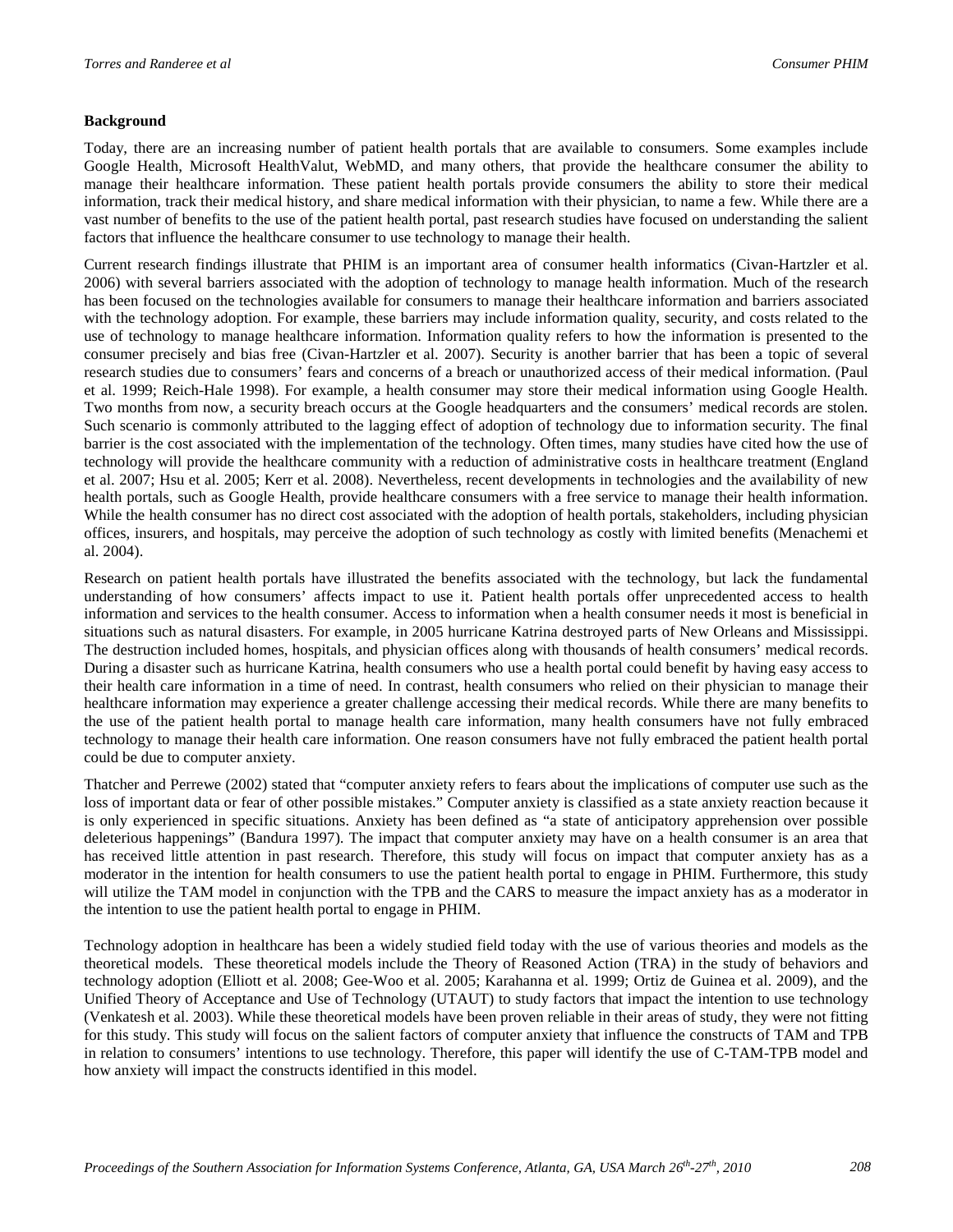TAM has been widely used to better understand the intentions to use IT. The model has been used to study various fields including online consumers (Koufaris 2002), teachers (Gefen et al. 2003), training (Amoako-Gyampah et al. 2004), and consumer use of phone text services (Turel et al. 2007). Such studies have fundamentally proven that TAM can provide a variance averaging 40% or higher which is considered high compared to other models. In its form, TAM includes two constructs, Perceived Ease of Use and Perceived Usefulness. Perceived Usefulness may be defined as the level to which a consumer believes that n technology will increase their productivity (Davis 1989). Perceived Ease of Use may be defined as the level of difficulty to learn a particular technology (Davis 1989). Each of the constructs play a crucial role on identifying how consumers are likely to engage in a behavior that will lead to the intention and ultimately lead to the behavior. Much of the research has identified that once a consumer engages in a particular behavior, they are more likely to engage in the behavior. Therefore, identifying the variance between the constructs will provide a level of predictability by using this model.

While the use of TAM has been proven to have good predictability, this model alone may not be the best fit for consumer research. There have been many obstacles that have been presented before TAM. These obstacles include applying the model outside the workplace (Moon et al. 2001), and understanding external variables that influence a consumers decisions, such as social situations (Taylor et al. 1995). These obstacles have been addressed by the addition of external constructs that have helped TAM increase the variance and explain other factors that influence the intention to use IT. Some of the external constructs include Perceived Value (Turel et al. 2007), Perceived Risk (Im et al. 2008), Technology Ready Index (Walczuch et al. 2007), and Perceived Playfulness (Ahn et al. 2007), to name a few. These constructs have helped with the increased variance on the predictability by first identifying the salient factors to the area of study and then providing empirical evidence for the study. Yet, these studies do not provide the understanding of PHIM use among consumers. Furthermore, the use of TAM alone is not a fit for understanding consumer use of PHIM because the focus of study is their behavior and not a particular IT.

First proposed by Icek Ajzen in 1985, TPB has become a widely used theory in social sciences. TPB has been used to study exercise behaviors in older adults (Brenes et al. 1998), predict behaviors related to diets (Sparks et al. 1998), personal computer adoptions in the United States (Venkatesh et al. 2001), and the adoption of personal digital assistants (PDA) (Yi et al. 2006), to name a few. TPB focuses on 3 areas which have been found to guide human behavior. Figure 3 illustrates TPB. According to TPB, human behavior is guided by 3 considerations: 1) beliefs about the likely outcomes of a particular behavior, 2) beliefs about normative expectations from others, 3) belief of the presence of factors that impede the performance of a behavior (Ajzen 2006). TPB is an extension of TRA that includes the perceived behavioral control. With roots on Bandura's (1977) research on self efficacy, TPB includes control beliefs that identifies how much control consumers have about a particular area of study (Jost et al. 1996). Self efficacy is an important part of this construct because according to Bandura (1977), consumers are more likely to try a behavior if they feel efficacious about that behavior. Therefore, if an individual has any anxiety about engaging in that behavior, they may be less likely to engage in that behavior. While TPB has been proven to have a high predictability, the theory lacks the usage intentions already posed by TAM (Taylor et al. 1995) in its original form.

Computer anxiety has been a widely studied field in the US. For this paper, computer anxiety is defined a consumers' fear of interacting with a computer to engage in PHIM. Various studies have focused on the impact that computer experience (Wilfong 2006), internet use (Durndell et al. 2002), computer phobia (McIlroy et al. 2007), and computer training (Chou 2001), have on the anxiety consumers experience when using computers. The anxiety experienced from the intention to use the technology may have an impact on the self efficacy described by Bandura (1977), thus impacting the Perceived Behavioral Control of a consumer's intention to use healthcare technology to engage in PHIM. Notwithstanding, that anxiety may have an impact on perceived behavioral control, this study will include the relationships that exist between anxiety and the impact it has on the constructs laid out in this model as a moderator.

#### **PROPOSED STUDY**

To better understand how consumers engage in PHIM, this study will use a theoretical model with the use of TPB and TAM constructs and the Computer Anxiety Rating Scale (CARS). This study will utilize validated question from TPB, TAM, and CARS. For example, a question from the CARS questionnaire "I look forward to using a computer" will be modified to "I look forward to using a computer to manage my healthcare information via the web portal?" in order to measure computer anxiety. Each question will be modified to include the use of a computer to engage in PHIM through a patient health portal. TPB has been selected because the purpose of this study is to identify how consumers manage healthcare information and determine the impact of computer anxiety as a moderator. Similar models have been proposed such as Decomposed TPB to better understand technology use (Huang et al. 2007; Taylor et al. 1995), Innovation Diffusion Theory (IDT) to study the adoption of personal digital assistants (PDA) (Yi et al. 2006), and Technology Adoption Model 3 (TAM3) to study the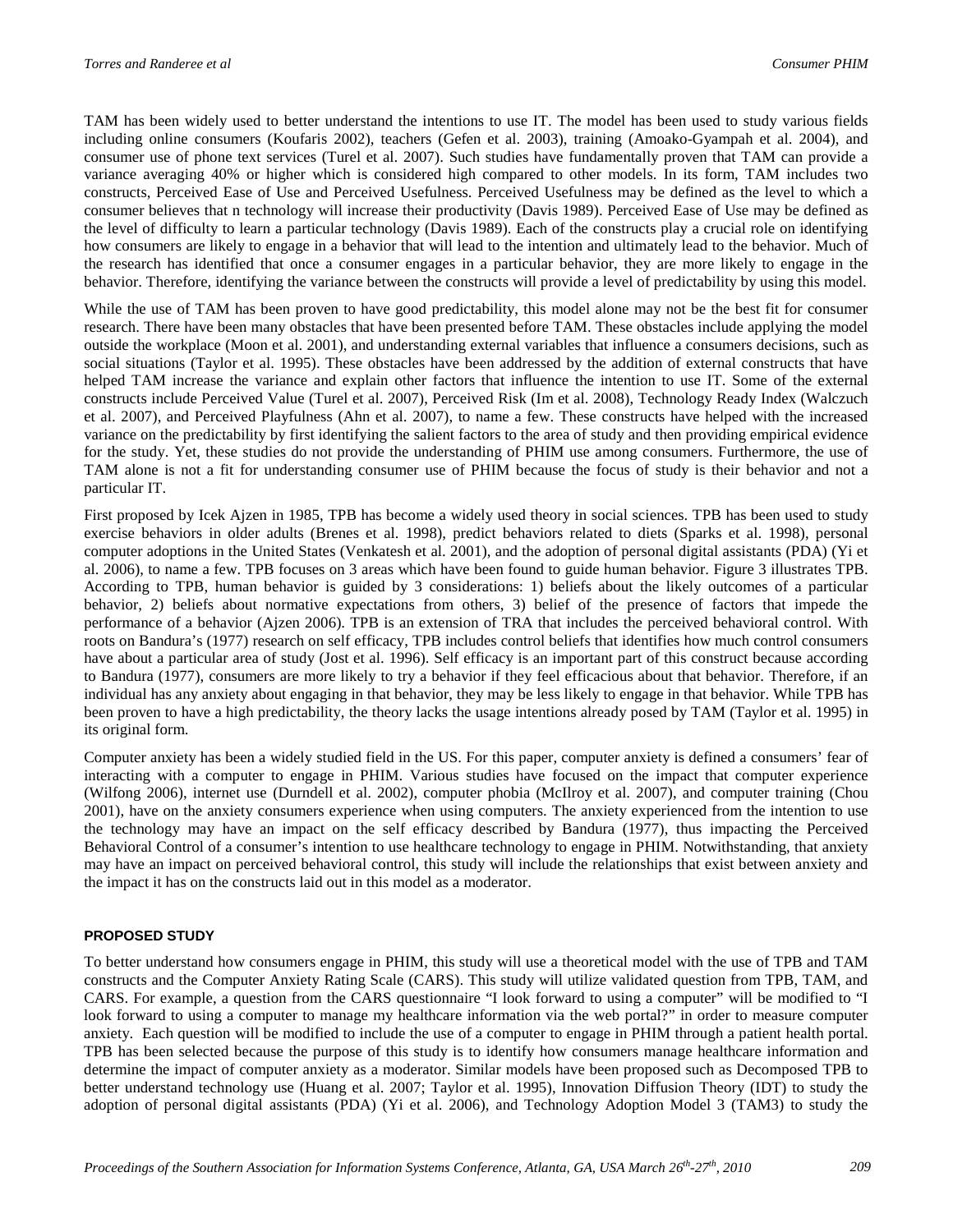determinants presented in the new model to study technology adoption (Venkatesh et al. 2008). Other studies include the use of Perceived Level of Satisfaction and TAM to understand how consumers accept technology (Wixom et al. 2005). Yet, these studies all have presented areas of research that include the use of TAM and TPB but lack the fundamental questions asked in this study and the impact that computer anxiety may have as a moderating variable for the C-TAM-TPB model. Figure 1 illustrates the proposed model. Below are the proposed research questions:

- R1a: Does computer anxiety have an impact on a consumer's Perceived Ease of Use toward computers to engage in PHIM?
- R1b: What is the relationship between Perceived Ease of Use and the Intention to use computers to engage in PHIM?
- R2a: Does computer anxiety have an impact on a consumers' Perceived Usefulness toward computers to engage in PHIM
- R2b: What is the relationship between Perceived Usefulness and the Intention to use computers to engage in PHIM?
- R3: What is the relationship between the subjective norms and behavior to use computers for PHIM and how does anxiety moderate the link between the two areas?
- R4a: Does computer anxiety have an impact on perceived behavioral control toward a consumer's use of computers to engage in PHIM?
- R4b: What is the relationship between perceived behavioral control and use computers to engage in PHIM?



**Figure 1. Proposed Theoretical Framework**

#### **PARTICIPANTS**

Participants for this study will be recruited from Florida State University (FSU). The selected participants must be planning to enroll in at least one credit hour in the fall 2010 semester. The reason students were selected to participate in this research is because they represent a large portion of the young population in the United States. Furthermore, all students attending FSU are required to enroll in healthcare insurance. Their participation in an insurance program is the first requirement for the population in this study. The second requirement for this study will include access to any form of computer technology to engage in PHIM. Since a large portion of the students at FSU are enrolled with Blue Cross Blue Shield (BCBS) insurance, they are automatically have access to web tools for engaging in PHIM. Furthermore, students also have the ability to use other services such as Google Health to engage in PHIM, in situations where their insurer does not offer the service. All students selected to participate in this study must have access to a Web portal provided by their insurer or some form of computer technology that enables them to engage in PHIM. If they do not have access to a Web portal, they will not be considered for this study.

#### **CONCLUSION**

Understanding what influences the intention to use healthcare technology will provide valuable insight to some of the barriers that we face today in the adoption of healthcare IT. Understanding PHIM and the salient factors that attribute to the intention to engage in PHIM with or without the use of technology is valuable to the future development and adoptions of healthcare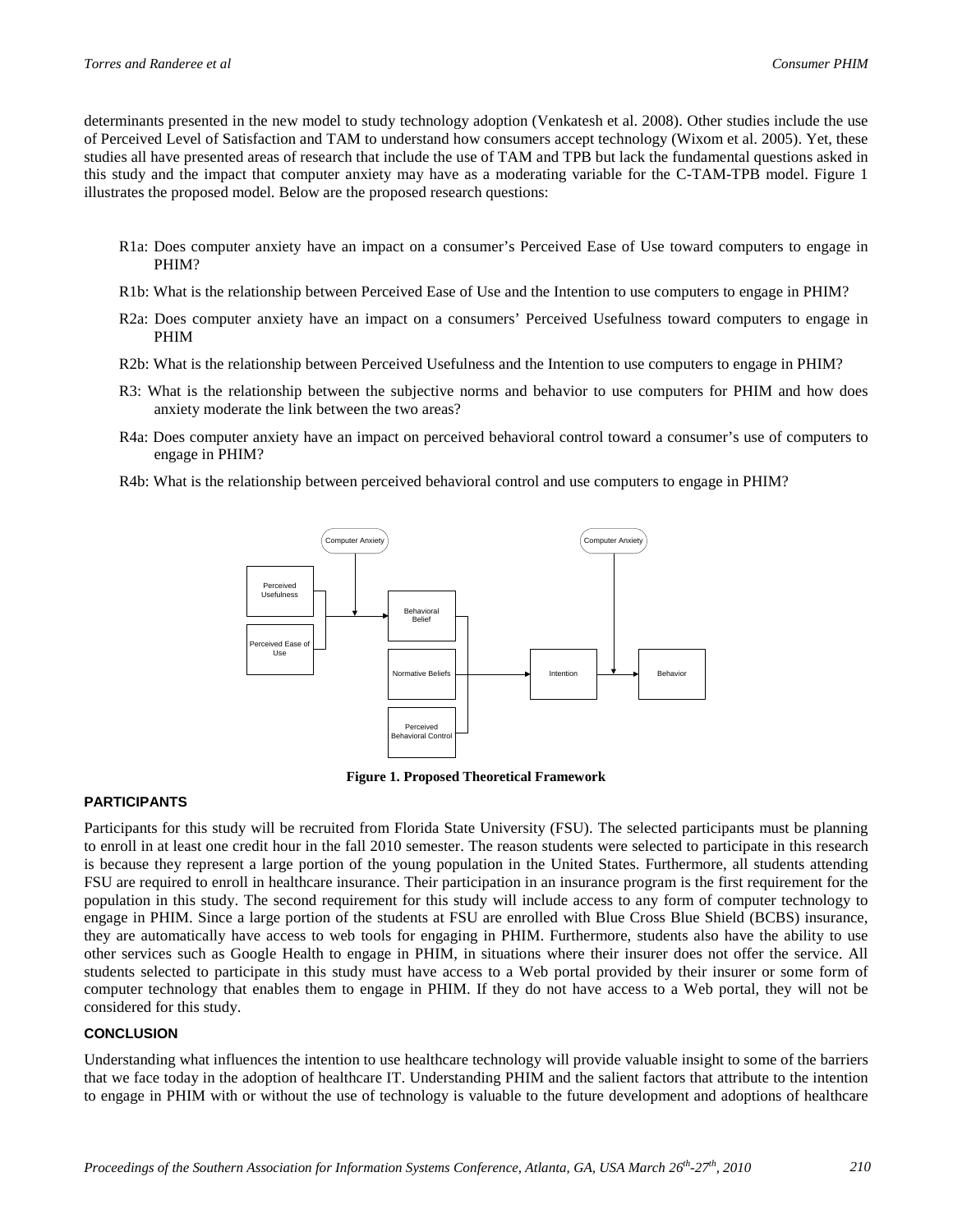IT. Similar to what other industries have adopted, such as the retail industry and banks, integrating what we know about consumers into the implementation of healthcare technology will help improve how consumers engage in PHIM. Furthermore, integrating other areas such as computer anxiety will further delineate some of the barriers that prevent consumers to go beyond paper to manage their healthcare information through a patient health portal.

#### **REFERENCES**

- 1. Ahn, T., Ryu, S., and Han, I. "The impact of Web quality and playfulness on user acceptance of online retailing," *Information & Management* (44:3) 2007, pp 263-275
- 2. Ajzen, I. "Behavioral Interventions Based on the Theory of Planned Behavior," 2006.
- 3. Amoako-Gyampah, K., and Salam, A.F. "An extension of the technology acceptance model in an ERP implementation environment," *Information & Management* (41:6) 2004, pp 731-745 %U
- 4. Bandura, A. "Self-efficacy: Toward a unifiying theory of behavioral change," *Psychological Review* (84:2) 1977.
- 5. Bandura, A. "Self-efficacy: Toward Unifiying Theory of Behavioral CHange," *Psychological Review* (4) 1997.
- 6. Brenes, G., A., Strube, M., J., and Storandt, M. "An Application of the Theory of Planned Behavior to Exercise Among Older Adults," *Journal of Applied Social Psychology* (28:24) 1998, pp 2274-2290
- 7. Chou, H.W. "Effects of training method and computer anxiety on learning performance and self-efficacy," *Computers in Human Behavior* (17:1) 2001, pp 51-69.
- 8. Civan-Hartzler, A., and Pratt, W. "INFORMATION SYSTEMS AND HEALTHCARE XXII: CHARACTERIZING AND VISUALIZING THE QUALITY OF HEALTH INFORMATION," *Communications of the Association for Information Systems* (20) 2007.
- 9. Civan-Hartzler, A., Skeels, M., Stolyar, A., and Pratt, W. "Personal Health Information Management: Consumers' Perspectives," in: *AMIA*, 2006.
- 10. Davis, F. "Perceived Usefulness, Perceived Ease of Use, and User Acceptance of Information Technology," *MIS Quarterly* (13:3) 1989, pp 319-340
- 11. Durndell, A., and Haag, Z. "Computer self efficacy, computer anxiety, attitudes towards the Internet and reported experience with the Internet, by gender, in an East European sample," *Computers in Human Behavior* (18:5) 2002, pp 521-535.
- 12. Elliott, M.T., and Fu, F.Q. "CONSUMER ACCEPTANCE OF TECHNOLOGY PRODUCTS: THE IMPACT OF TACTICAL SELLING APPROACHES," *Marketing Management Journal* (18:2), Fall2008 2008, pp 47-64.
- 13. England, I., and Stewart, D. "Executive management and IT innovation in health: identifying the barriers to adoption," *Health Informatics Journal* (13:2) 2007, pp 75-87
- 14. Gee-Woo, B., Zmud, R.W., Young-Gul, K., and Jae-Nam, L. "BEHAVIORAL INTENTION FORMATION IN KNOWLEDGE SHARING: EXAMINING THE ROLES OF EXTRINSIC MOTIVATORS, SOCIAL-PSYCHOLOGICAL FORCES, AND ORGANIZATIONAL CLIMATE," *MIS Quarterly* (29:1) 2005, pp 87-111
- 15. Gefen, D., Karahanna, E., and Straub, D.W. "Trust and TAM in Online Shopping: An Integrated Model," *MIS Quarterly* (27:1) 2003, pp 51-90
- 16. Hsu, J., Huang, J., Fung, V., Robertson, N., Jimison, H., and Frankel, R. "Health Information Technology and Physician-Patient Interactions: Impact of Computers on Communication during Outpatient Primary Care Visits," *J Am Med Inform Assoc* (12:4) 2005, pp 474-480
- 17. Huang, E., and Chuang, M.H. "Extending the theory of planned behaviour as a model to explain post-merger employee behaviour of IS use," *Computers in Human Behavior* (23:1) 2007, pp 240-257
- 18. Im, I., Kim, Y., and Han, H.-J. "The effects of perceived risk and technology type on users' acceptance of technologies," *Information & Management* (45:1) 2008, pp 1-9
- 19. Jones, W. *Keeping found things found: The study and practice of personal information management* Morgan Kaufmann Publisher, Burlington, MA, 2008.
- 20. Jost, R., Peter, S., and Icek, A. "Application of the Theory of Planned Behavior to Adolescents' Condom Use: A Panel Study," *Journal of Applied Social Psychology* (26:9) 1996, pp 749-772
- 21. Karahanna, E., Straub, D.W., and Chervany, N.L. "INFORMATION TECHNOLOGY ADOPTION ACROSS TIME: A CROSS-SECTIONAL COMPARISON OF PRE-ADOPTION AND POST-ADOPTION BELIEFS," *MIS Quarterly* (23:2), 06 1999, pp 183-213.
- 22. Kerr, K.A., Norris, T., and Stockdale, R. "The strategic management of data quality in healthcare," *Health Informatics Journal* (14:4) 2008, pp 259-266
- 23. Koufaris, M. "Applying the Technology Acceptance Model and Flow Theory to Online Consumer Behavior," *INFORMATION SYSTEMS RESEARCH* (13:2) 2002, pp 205-223